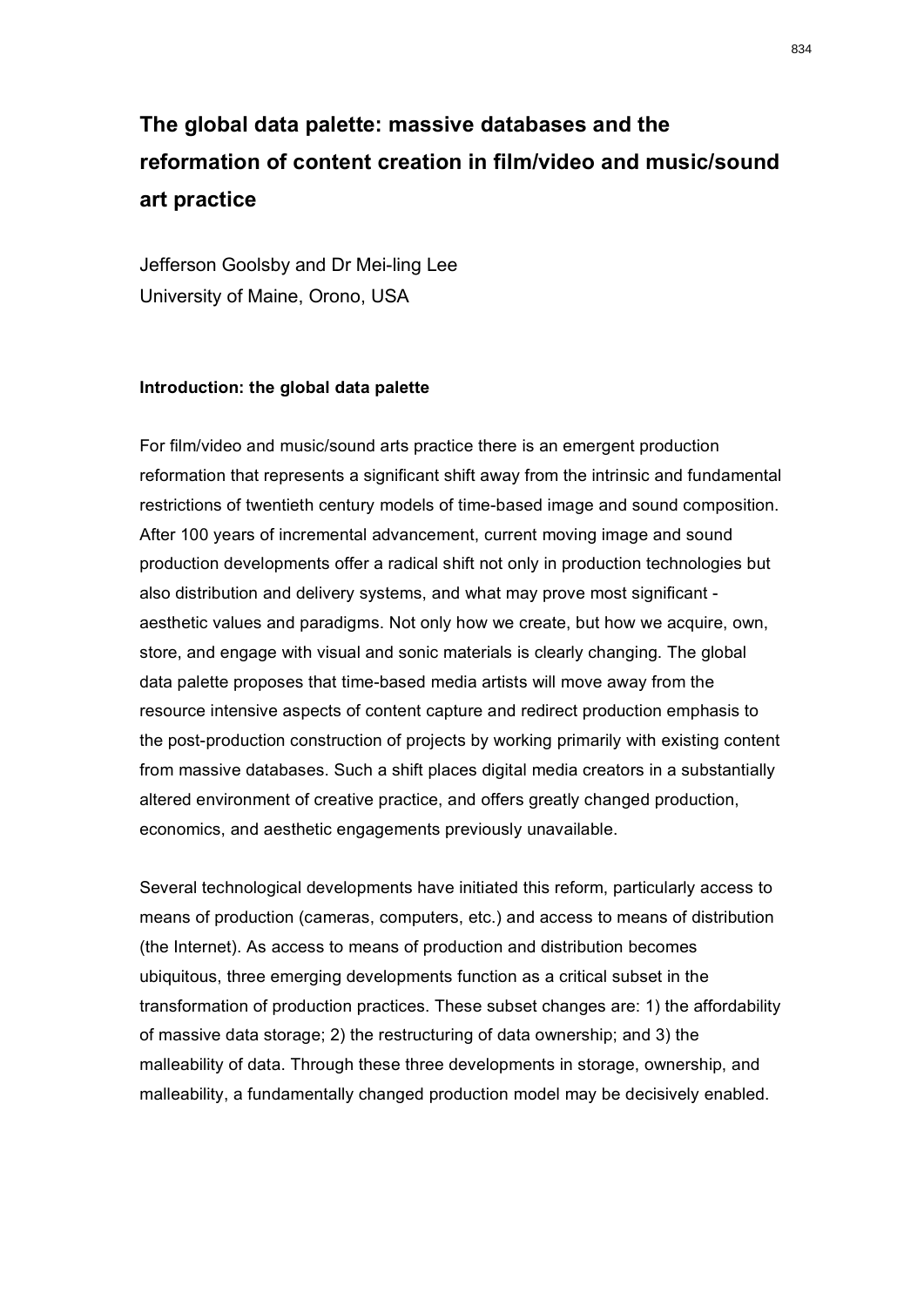#### **Affordability of massive data storage**

Data palette production originates in the ability to affordably store, and quickly access, immense quantities of data on independent hard drives or RAID (Redundant Array of Inexpensive Disks) systems in one's studio. By creating massive libraries of time-based sound and image content, the artist/composer is able to create works without the necessity of capturing raw data materials.

The remarkable changes in storage capacities and costs over the last 30 years have created the necessary conditions for affordable massive data storage. In US dollars, \$500 in 1989 would buy 20 megabytes of hard drive storage, \$4,500 less than that amount of storage had cost eight years previous. Ten years later, in 1999, that \$500 would buy 1000 times more storage: 20 gigabytes. Ten years after that, \$500 in 2009 buys 250 times more storage than 1999: over 5000 gigabytes (five terabytes). The megabyte-per-dollar change in cost has been dramatic (Historical Notes 2008). For video and sound artists working back in 2000, the availability of eight gigabytes of storage felt remarkably empowering, while the notion of an affordable terabyte of storage seemed yet unimaginable. Today, that prized eight gigabytes that cost several hundred dollars in 2000 can be found on a \$20 thumb drive that gets lost at the bottom of a handbag, while eight terabyte home RAID systems are readily affordable in near plug-and-play configurations.

Considering the rate of storage increase from 1999 to 2009 it can be loosely anticipated that in 2019, \$500 might buy 1,250 terabytes (1.28 million gigabytes or 1.22 petabytes) of storage. While there is a slowing of the precipitous cost-permegabyte decrease and a need for increases in performance to accompany capacity growth, today's storage costs and capacities strongly indicate that we will soon reach the point of being able to reasonably afford as much storage as needed. Through this affordable massive storage capacity the working artist can begin to assemble enough raw materials for years of work, minimising the need to go into the field or studio for content capture.

Though feasible to implement, such necessarily localised massive databases still have data-quantity limitations and represent a first wave conversion that is archaic on arrival. Instead, such a model simply moves storage towards a tremendously more expansive second wave database structure that connects a global network of individual databases. This second wave model of networked community databases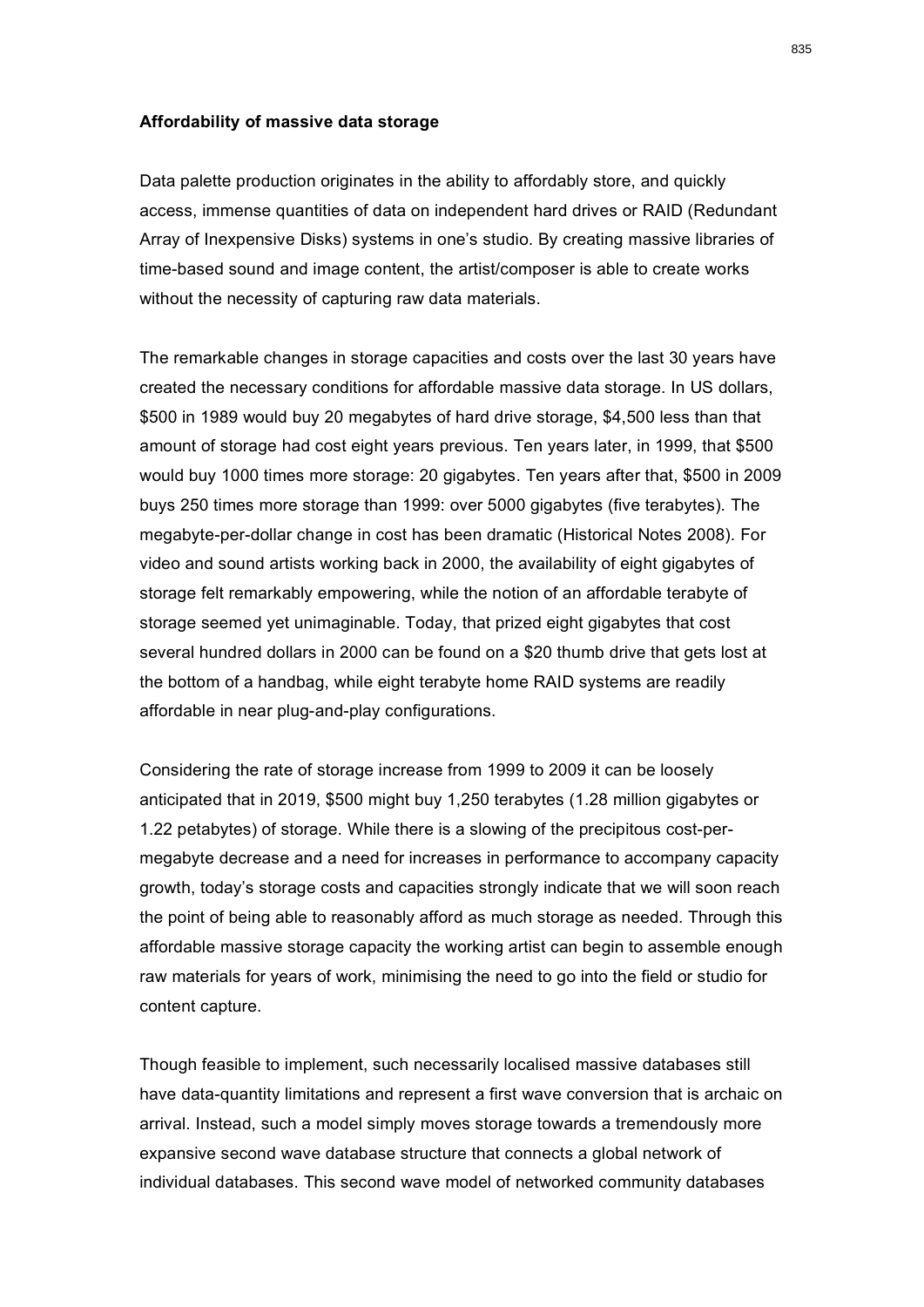will assemble enough raw aesthetic data resources to provide filmmakers/composers with a lifetime of raw content to draw from, nearly eliminating the need for projectspecific field or studio content capture. Such cloud computing, as Ramnath Chellappa has termed it (Chellappa 1997) would follow his paradigm wherein 'the boundaries of computing will be determined by economic rationale rather than technical limits.' This ever expanding, dynamic repository of real-time accessible uncompressed data will provide a global database of raw materials to be perpetually accessed, modified, culled, and reformed into distributable content.

Three readily apparent technological issues to be resolved in completing the data palette framework include: further increases in storage capacities and performance to accommodate fully uncompressed data; real-time data flow and exchange speeds for that data; and automated identification systems that allow for searching and sorting resources, with provisions for micro-payments to content generators. The exceptional logistics of cataloguing, tracking, identifying, and filtering such massive quantities of aesthetic data will require a semi-automated system that begins at the hardware level and is able to configure terms of ownership as well as content, and importantly, allow for access to all links in any chains of source files, whether raw, processed, or reconstituted.

### **Restructuring of ownership**

To attain the quality and pervasiveness needed to be sufficient, these community databases require the support of redefined cultural and legal structures of ownership. Revised ownership paradigms need to allow for fair trade and use of raw and processed content materials based on community market valuations and authorial prerogative in an authentic free market environment. Despite some problematic limitations, licensing systems such as Creative Commons begin to move the culture and law of ownership and licensing in this needed direction. Particularly necessary and presently insufficient in the Creative Commons structure will be unimpeded access to the entire chain of source materials, whether raw or processed (Bell 2009). Access to such source files will enable micro-revenue distribution configurations for content uses that are technologically, legally, and culturally fair and reasonable. Onthe-fly use and micro-payment revenue calculations can be balanced, allowing for multiple content generators to opt-in for participating in revenue sharing with creators of distributed works. For example, embedded ownership and licensing tags would allow a project to be constructed from several hundred or even thousand content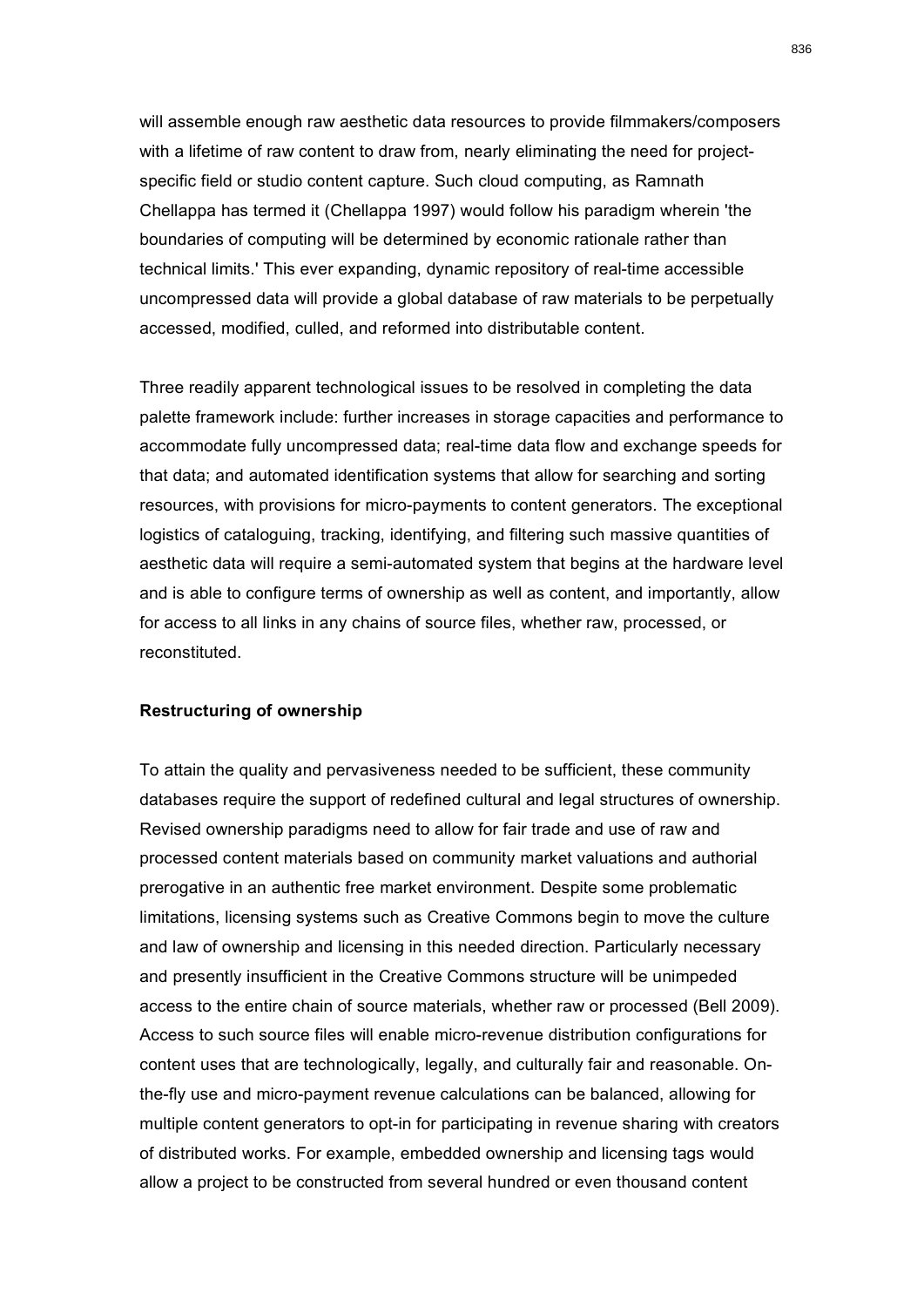sources yet permit micro-payments based on market driven valuations. Commercial and public use can be defined under license or work for hire agreements that provide revenue distributions that are market driven and undistorted, forming a productionconsumption exchange that exemplifies a functioning micro-mass market.

### **Malleability of data**

Despite its material and aesthetic qualities, analogue technology suffered from a fixed rigidity of content - an 'embeddedness' and incompliancy of the content within the media. The exposing and developing of film or the laying of an analogue audio track resulted in a sequence of images or sounds with burdensome limits on postproduction restructuring possibilities. Whether visual or sonic, these post-production limitations channelled creative emphasis towards the original 'take'. Once the take was completed, the primary evaluative consideration for audio was whether to keep or discard the take, and for film whether to use or not use the take, generally in its entirety. Thus a necessary pre-eminence was given to the capturing of raw materials with a corresponding de-emphasis on post-production interventions and processing. Conversely, working in digital media with uncompressed data, software and hardware tools enable a malleability of content - an 'unembedding' from the media that dispatches with the need for idealised, overemphasised content capture, and instead moves principle production decidedly from the field to the post-production environment.

With improved processing tools and advanced artistic control over those tools, content capture remains foundational but loses its privilege. Data palette production allows content to be not only modified, but primarily constructed in post. The 'take' becomes informal, a simple process of gathering data, with the analogue ideal of a perfect take replaced by the digital ideal of a constructed take assembled from a variety of raw materials, allowing for a greater scope of possibilities in final content. Thus raw materials need only be adequate to function as a starting point of production, and of a high enough resolution to allow substantial processing and reconstruction. The capture of content no longer needs to be exact or literal. Through this increasing versatility and malleability of uncompressed data, a 'digital materiality' comes forth - a data physicality of sorts - allowing aesthetic data to fully function as a raw material, like iron-ore that can be alloyed and fabricated into myriad materials and shapes as directed. Just as a sculptor uses fundamental raw materials, so the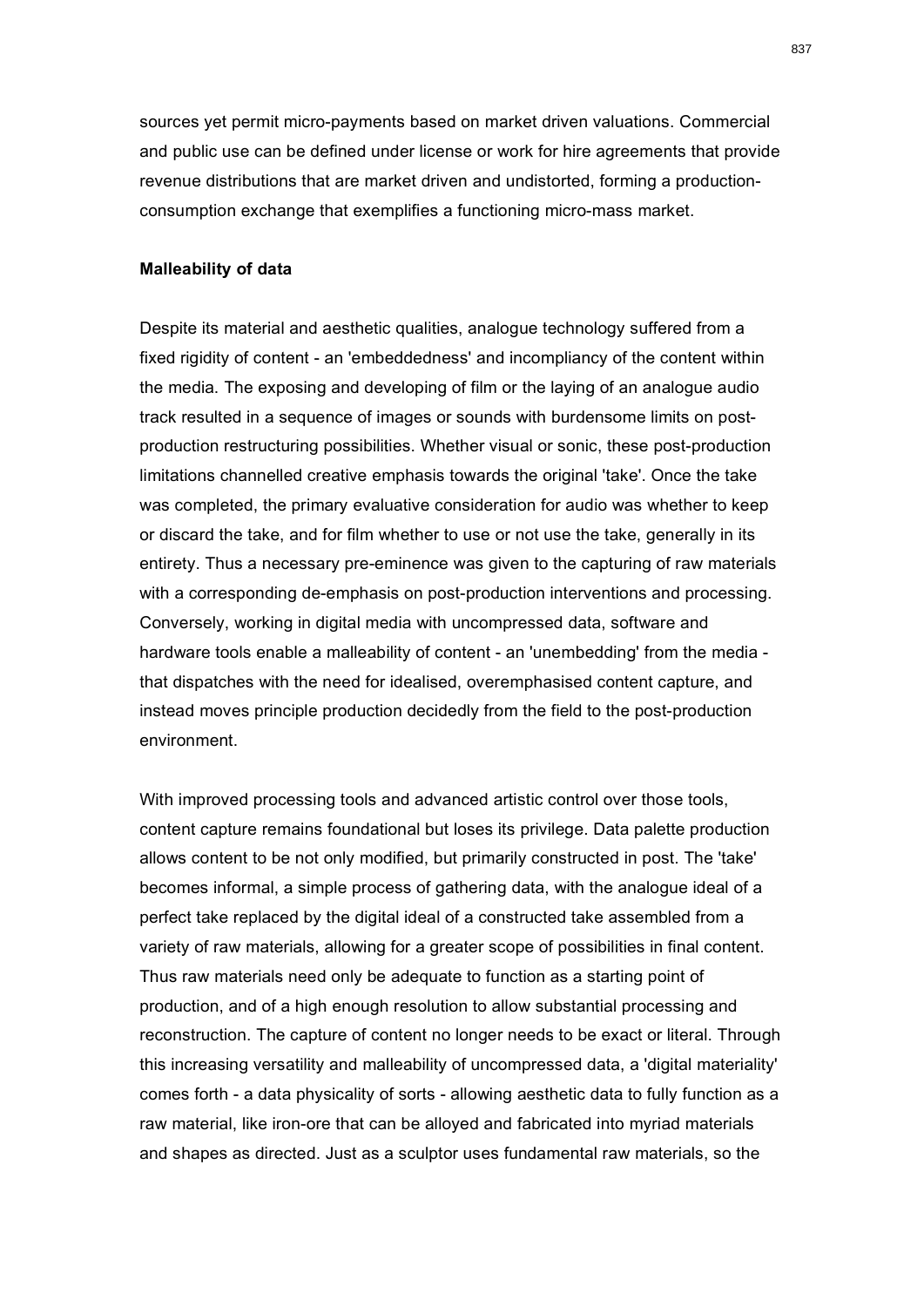day nears when the video/sound artist simply requires only generally suitable raw (data) materials.

Such data-priori ordering has been inherent to the rap music genre since its inception, and commonly emerges in recent feature film productions where financial and human resources are concentrated in a late capitalist market-driven effort to advance tools, materials, and product. From motion capture to the body scanning of actors to the physical simulations of hair movement (Docter, Silverman 2001), tools and strategies of data-priori production then filter across to consumer-level applications.

Drawing from a global database of content, works can be constructed and processed using pre-set, pull-down, and configurable parameters to achieve desired content outcomes. This ability to extensively combine, redefine, and reshape raw data relocates the traditional roles of production, moving the task of content capture from its position of primacy to a subjugated role in the creative production process. Content capture then becomes something of a manual labour, a sort of 'field work' that can be outsourced to a globally market-driven labour force. This shift encourages ideas rather than production regimen to again move to the fore, and in a sense purifies artistic intent. Content previously moored in media - such as image focal point, depth of field, framing, and eventually even camera angle - becomes 'unfixed', so the director of a project will find it unnecessary, even constraining, to generate determinate raw imagery.

### **Aesthetic transformation**

These developments enable an analogous aesthetic reformation in time-based arts for both creator and consumer. In all arts practices there exists an elemental relationship between the tools, materials, economics, and production processes that, interacting with culture, determines and directs the aesthetics of a form. The constricted - and by today's standards acutely attenuated - practices of twentieth century film and music composition are painfully manifest in the dull redundancy of form and narrative that has resulted in a 'malaise of sameness' for the commercial film and music industries. Similar redundancies, familiarities, and excesses of selfreferential ironies have settled upon time-based fine arts practices: found materials works have been bound by a rigorous indebtedness to source materials; avant-garde works have often been stymied by formalism; and so forth for various genres.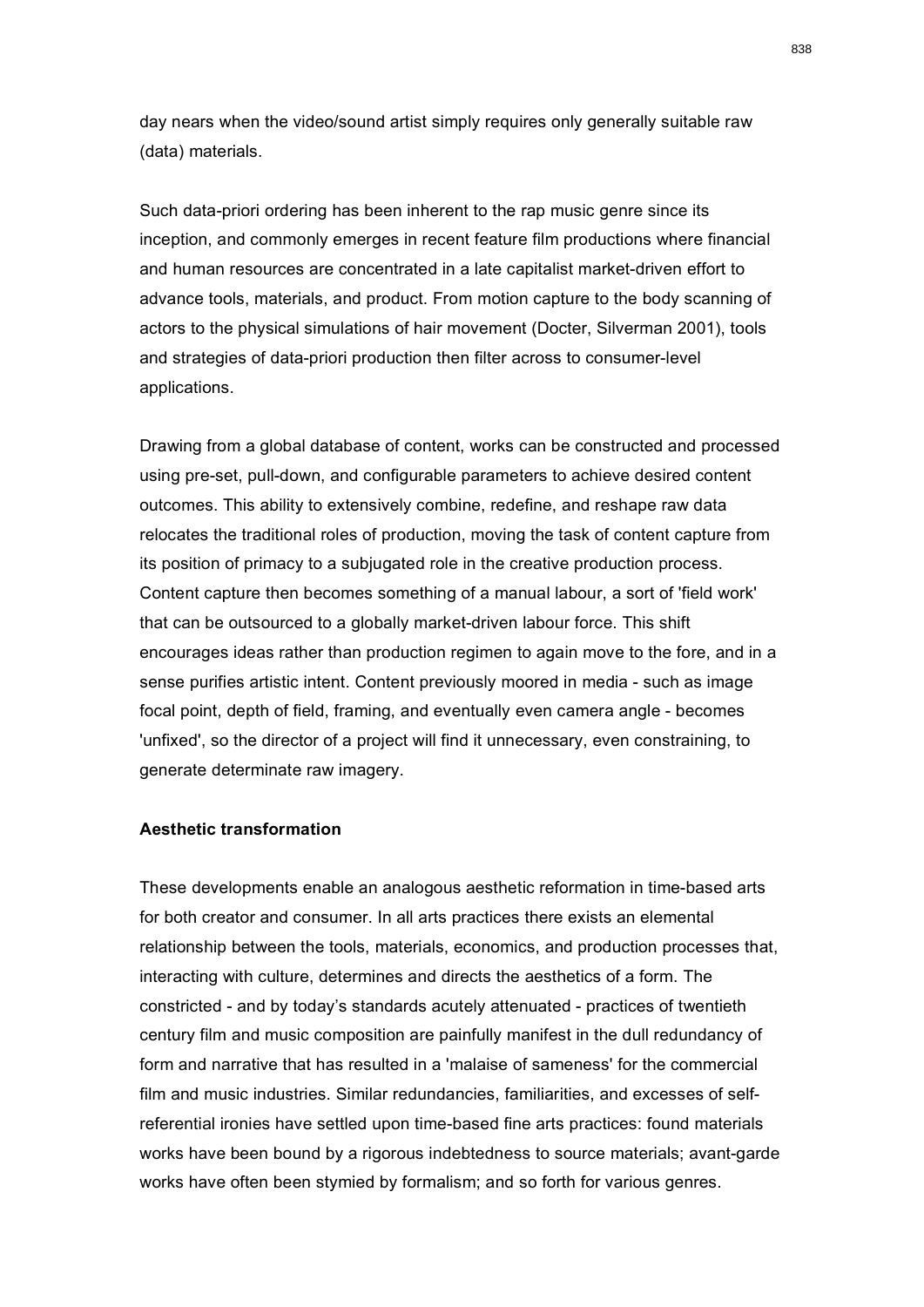At the same time, technologically driven shifts in time-based media consumer behaviours have been phenomenal and well-documented, from on-demand content to iPods to the 'YouTubing' of distribution to mobile content delivery and more. Along with these and other changes in consumer and delivery conventions, user acceptance - and demand - for altered constitutions of content has initiated a generous allowance for a reformed aesthetic of time-based media.

An additional source of advancement is found in the hybridisation of animation and live-action imagery in major film productions such as Pixar's *Wall-E* and Columbia Picture's *Spiderman* series (Stanton 2008, Raimi 2002). While economically bound to narrow forms of narrative, these endeavours contribute tremendously to the technological changes that will eventually enable seamless data palette constructions. By current trends, it can be expected within the next 20 years that computer-generated animated films will successfully cross the uncanny valley and become visually indistinguishable from live-action cinema. Correspondingly, this capability of creating 'live-action animation' will be distributed to mass market tools. With those tools in hand and access to a massive global database, post-production ascendancy will be firmly established.

While the construction of 'seamless' distributable content assembled from a disparity of source materials will become achievable, more questionable is whether the culturally constructed valuation of the seamless - the cinematic 'real' - will persist. The 'invisible' edit and the ideal of 'realism' as admired by André Bazin (Bazin 1967: 1, 23-40) may yet be another casualty - if not already - of post-production predominance, to be as outmoded as the 'perfect' take. A relaxing of consumer expectancy with a reinterpretation of how time-based content threads and suggests its depictions, narratives, and constructions seems a more appropriate response to advanced visual and sonic remix forms. While the twentieth century aesthetic yet casts a shadow across early twenty-first century works, inevitably a new aesthetic takes shape that more accurately reflects contemporary lived experience and relationships between individuals and cultures.

## **Conclusion**

Contained within the macro-revolution taking place in means of production and distribution, this paper has looked at an important three-part subset evolution of data storage, ownership, and malleability. The arrival of these technologically enabled